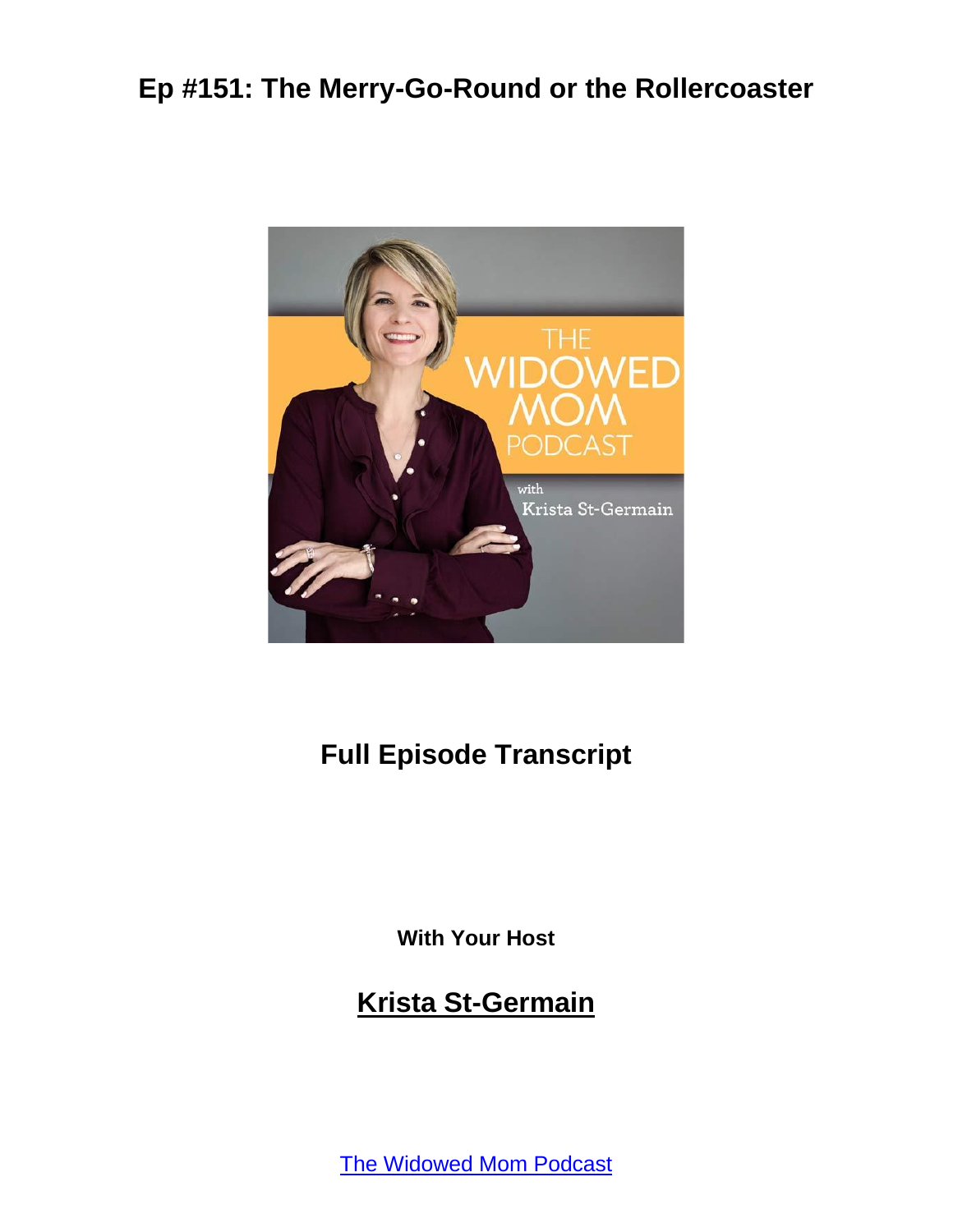Welcome to *The Widowed Mom Podcast*, episode 151, The Merry-goround or the Rollercoaster.

Welcome to *The Widowed Mom Podcast,* the only podcast that offers a proven process to help you work through your grief, to grow, evolve, and create a future you can truly look forward to. Here's your host, Master Certified life coach, grief expert, widow, and mom, Krista St. Germain.

Hey there, welcome to another episode of the podcast. Just got back from my trip to Puerto Rico last week. It was so good. I've never been to Puerto Rico. It's a lovely place to go. It's so easy to travel to because it's a territory of the US so you don't need a passport. You don't have to worry about customs. And everyone was so friendly. The ocean was amazing.

And listen, this is a big deal, I did not check email, or Slack, or bring my laptop you all, I have not completely gone out of range, whatever the term for that is since I became a coach, literally. And I have taken a lot of vacations since then but I have always taken my laptop with me or I've always been in some way plugged in or available. And I told my team that they could text me if there was a crisis but otherwise to handle it. And they did.

And I came back and everything was handled and there was no fires. And it was amazing. So, it feels like a big accomplishment to me. And I'm proud of having created a business that can run without me.

So, okay, let's get into this episode because I want to talk about the merrygo-round or the rollercoaster. And the impetus for this episode is a scene in one of my favorite movies with Steve Martin called Parenthood. It's a movie from the late 80s. And in it there is a scene which I'm going to read to you. I actually looked it up so that I could get it exactly accurate. And there is a scene where Steve Martin's grandma tells a story. And Steve Martin's not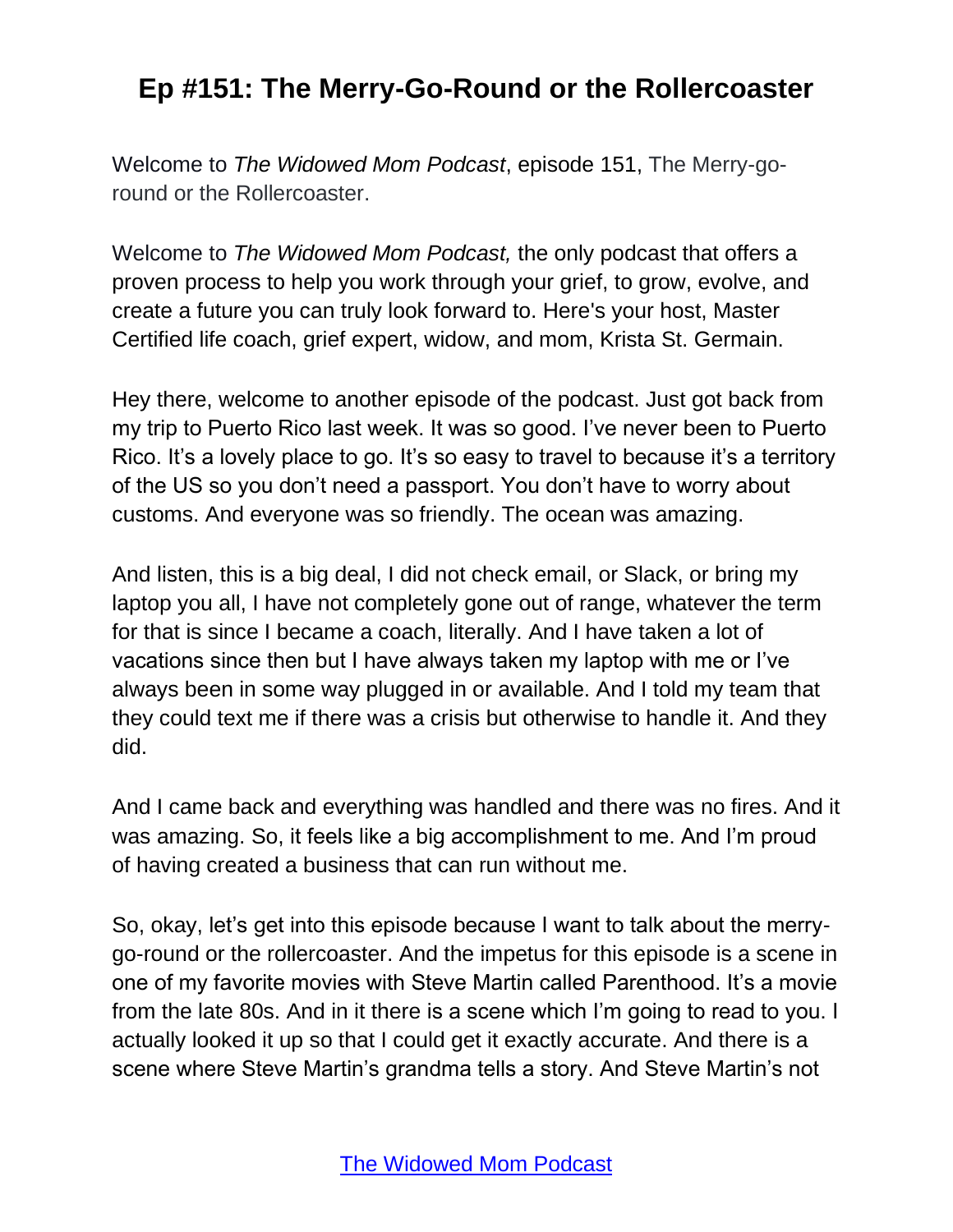having it. But I just love this story and more than anything I love the idea of what it represents in terms of what's possible for our lives.

So, here's how it goes. The kind of whacky old grandma who she's just up there in age and maybe her mental faculties aren't always as solid as they once were but then sometimes as in this instance she just has these moments where she offers amazing wisdom. So, grandma says, "You know, when I was 19, grandpa took me on a roller coaster." And Steve Martin's character, Gil, says, "Oh", very sarcastically by the way. And grandma says, "Up, down, up, down. Oh, what a ride." And Gil kind of rolls his eyes and he says, "What a great story."

And grandma says, "I always wanted to go again. You know, it was just so interesting to me that a ride could make me so frightened, so scared, so sick, so excited, and so thrilled all together. But some didn't like it. And they went on the merry-go-round. And that just goes around. Nothing. I like the rollercoaster. You get more out of it."

And so that's the scene. And it happens when a time when Gil and his wife are arguing and they're about to discover that, you know, she's about to tell him that she's pregnant. And it's kind of an unplanned pregnancy. And he's already super stressed out. And so, grandma tells this story. And I love it because this is the choice we get to make. This is the choice all of us, that you listener, get to make in your life. Do we want the merry-to-round or do we want the rollercoaster? And that's what I want to talk about in this episode.

So first, I don't believe the rollercoaster is the superior option. I don't believe that this is about right or wrong, or good or bad, or better or worse. The merry-go-round is completely is completely as valid as the rollercoaster. So, if you're thinking this is about you should want the rollercoaster. That is not what I'm saying. I'm not pushing you to want the rollercoaster. And when I think back to my own grief experience, there was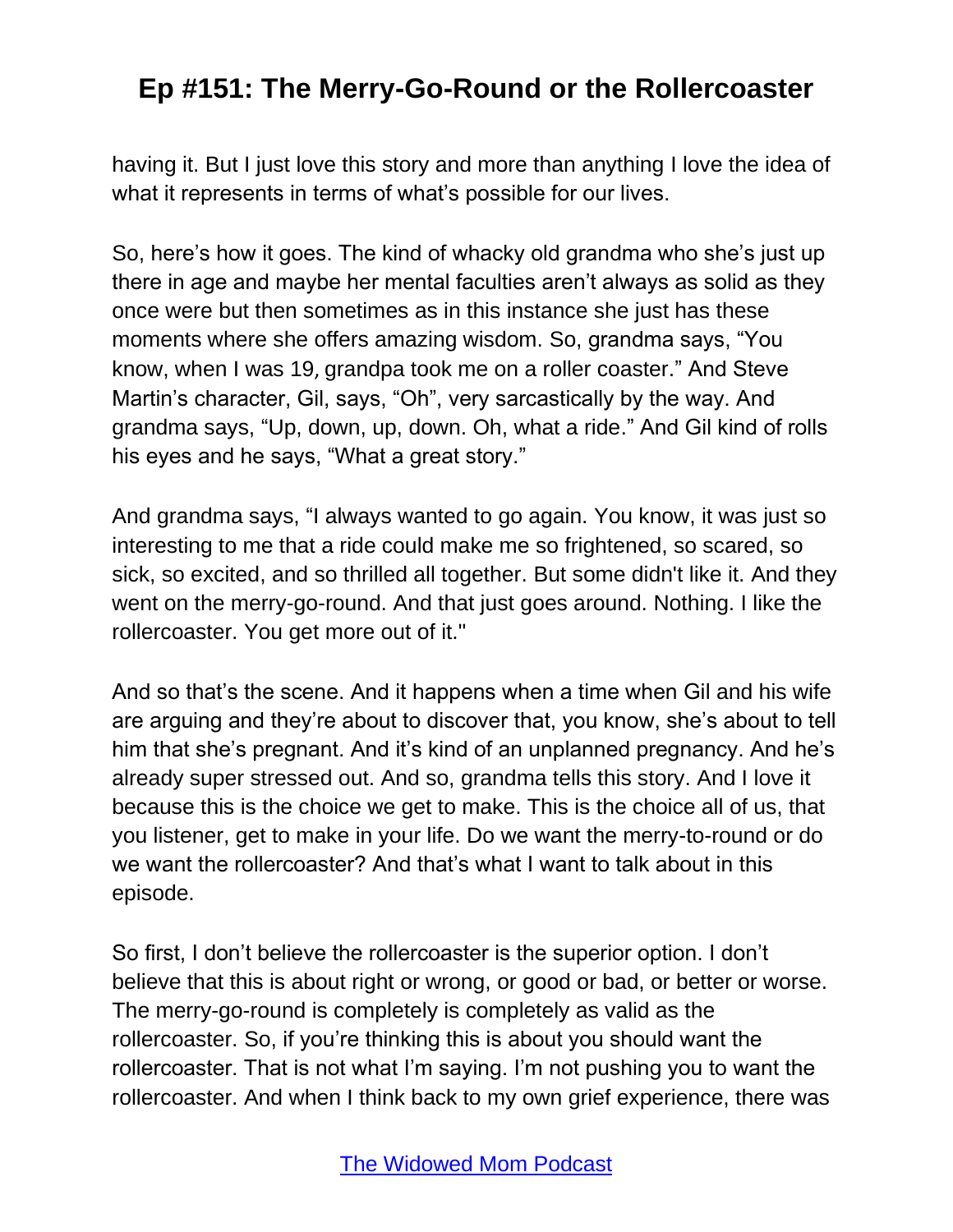definitely a point where for me I had had enough of the rollercoaster. I just wanted the merry-go-round. I just wanted things to feel calm.

I was so tired of the emotional ups and downs and all the highs and lows that I just wanted calm. So, if that's where you are and that's where you want to be then I'm with you and I'm all in, stay there if and until you decide you want something else. And you never have to want something else by the way. But the most important thing about the merry-go-round or the rollercoaster is that you choose consciously.

Because what I see so often is that widows are settling for a merry-goround life when what they really want is the rollercoaster. They don't want the merry-go-round, they're just settling for it. And the saddest part is that they're calling the merry-go-round their new normal. They aren't actually choosing it on purpose because it's what they want, they're resigning themselves to it. And we do this because there are some thoughts in our mind that this is all that's possible for us. This is all we can have.

When we don't believe that the life we want is possible then we settle and sometimes this means settling for the merry-go-round. Eventually there came a point in my grief where I stopped wanting the merry-go-round, it felt boring to me. It felt less than what my heart was asking me for because at that point what I really wanted was to get back to living. What I really wanted was to stop believing that my best days were probably behind me and that I should just be grateful for what I had. I did not want to be on the downhill slope of my life.

What I really wanted was to get back in it, to get back in the game, to be an example. To be an example of resilience to my kids, to be an example of what was possible for widows. And when I learned about posttraumatic growth, which if that's a new term for you, you can check out the episode of the podcast that I did on posttraumatic growth. But when I learned about posttraumatic growth I knew that I didn't have to just bounce back to the life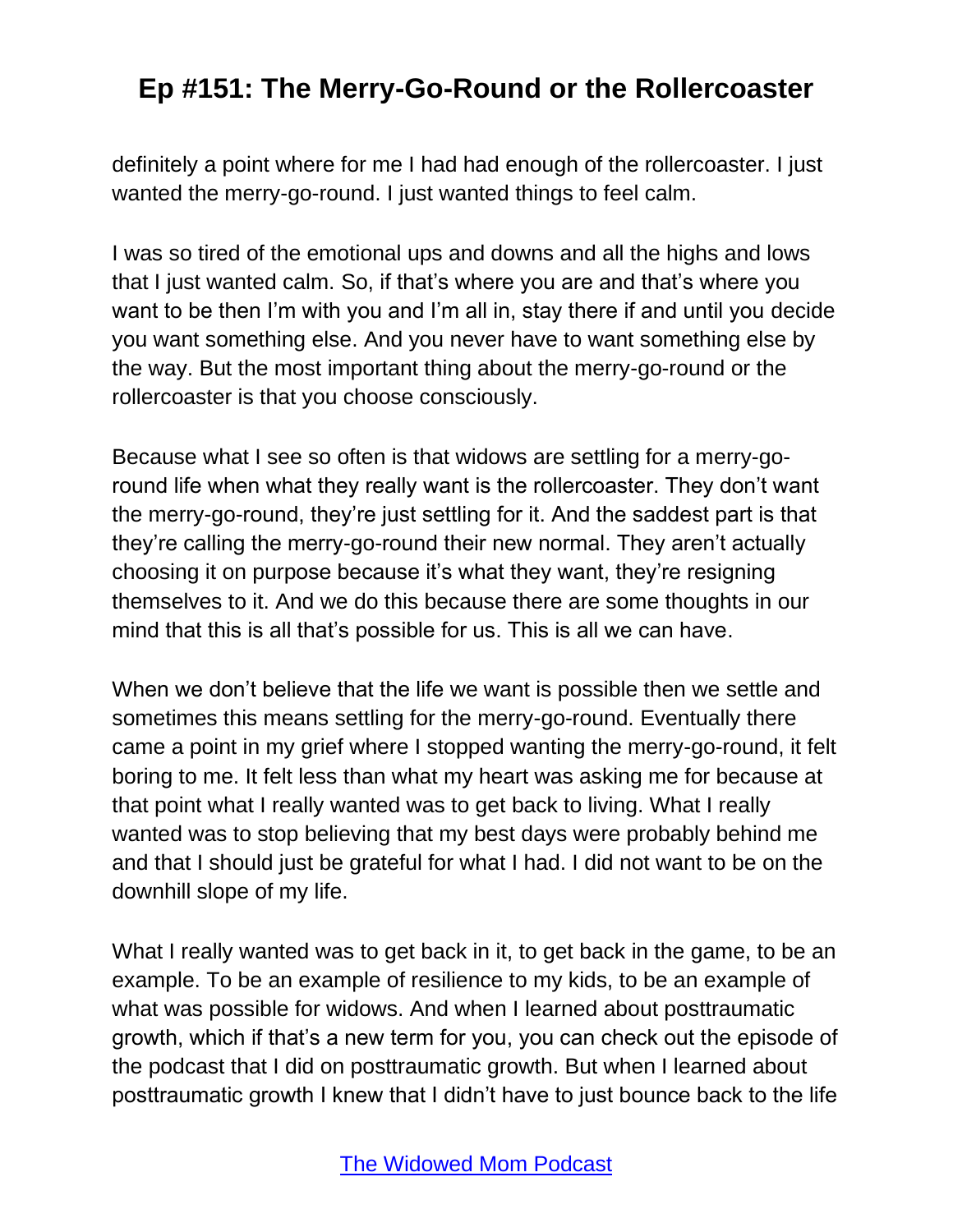that I had before even though frankly what I had before was pretty great. I knew that I could bounce forward.

I knew that I could create even deeper levels of life satisfaction for myself. And if we're being honest at that point in time I wasn't loving my career. It was okay, I loved the people, it was paying the bills, it was safe or at least it felt safe at the time. I was having fun doing it. But it wasn't really the mark that I wanted to leave on the world. I didn't believe that I was helping people to the extent that I was capable of helping them.

Airplanes were not exciting to me. Even though Learjets, they're pretty sexy airplanes. My husband loved them. Hugo loved them. He didn't want to do anything else but aviation. But that really wasn't my calling. I didn't really want that, it was never my dream. It was just kind of something that I had fallen into by nature of living in the air capital of the world where we make lots of planes. It's something that paid the bills. I had made it work for 10 years but it wasn't really making my heart sing. It had become my merrygo-round.

And I wasn't going to bed at the end of the day thinking, wow, I did some really important work today. So, the rollercoaster for me meant getting outside of my comfortable merry-go-round job, certifying as a coach, going all in on something that felt exciting but also completely terrifying which is what makes it part of the rollercoaster. It opens us up to the highest of highs, but also potentially the lowest of lows, the positive emotion at the top of that rollercoaster and maybe the negative emotion at the bottom. But it's a choice that we get to make.

And interestingly enough it's not a choice that we make just once. It's a choice we make over, and over, and over. I have to keep reminding myself sometimes that I've chosen the rollercoaster. And usually that happens when I'm experiencing some negative emotion because of a story in my mind about something that's not working that should be, something that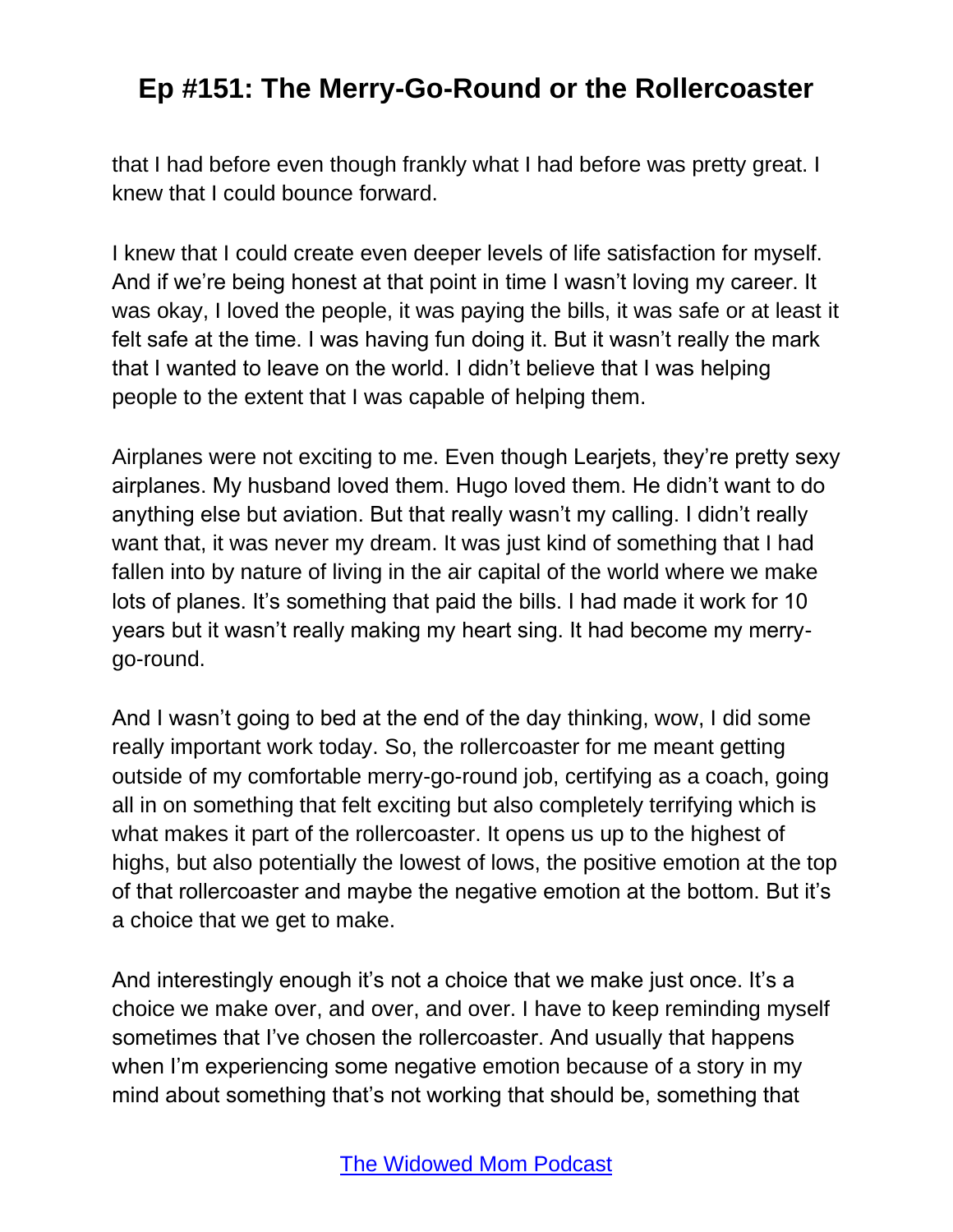seems harder than I expected it to be and I have to remind myself, No, Krista, you chose the rollercoaster. You could go sit on the couch, you could go watch Netflix all day. You could do that.

You could go back to a safe corporate job that's predictable. You really don't have to worry about payroll and managing people, or at least doing that for yourself. But I keep choosing the rollercoaster. I keep choosing the full deep human experience, not the mediocre meh experience. And when I say mediocre, I don't mean mediocre as in less than. I don't mean to say that the merry-go-round is less valuable than the rollercoaster.

I mean think about all of the emotions that are part of our human experience. If we stacked them in a ladder, we stacked them from the lowest emotion, the least, what we would consider the least desirable, the most negative, we'd probably start with something like despair. That would be at the very bottom of the emotional scale. And then if we laid out all of the emotions that are part of the human experience in order of some would call it vibration, we would have despair at the bottom and joy at the top. And in the middle would be neutral and everything in between.

So, we go all the way up from despair, to anger, and then neutral, and hopefulness, and joy, and love, and ecstasy and all those things. And there's tons of emotions. I have a book, it's called The Dictionary of Emotions. And it's probably got, it's got hundreds of emotions in it. So, we took all of those emotions and we lined them out from bottom to top, worst to best, least desirable to most desirable.

Then when I'm talking about the rollercoaster what I mean is a life that gives us the potential to experience the highs and also the lows because they are connected. The highs are not possible if we are not willing to experience the lows. Do you see what I mean? The only reason we understand joy and have context for joy is because we have experienced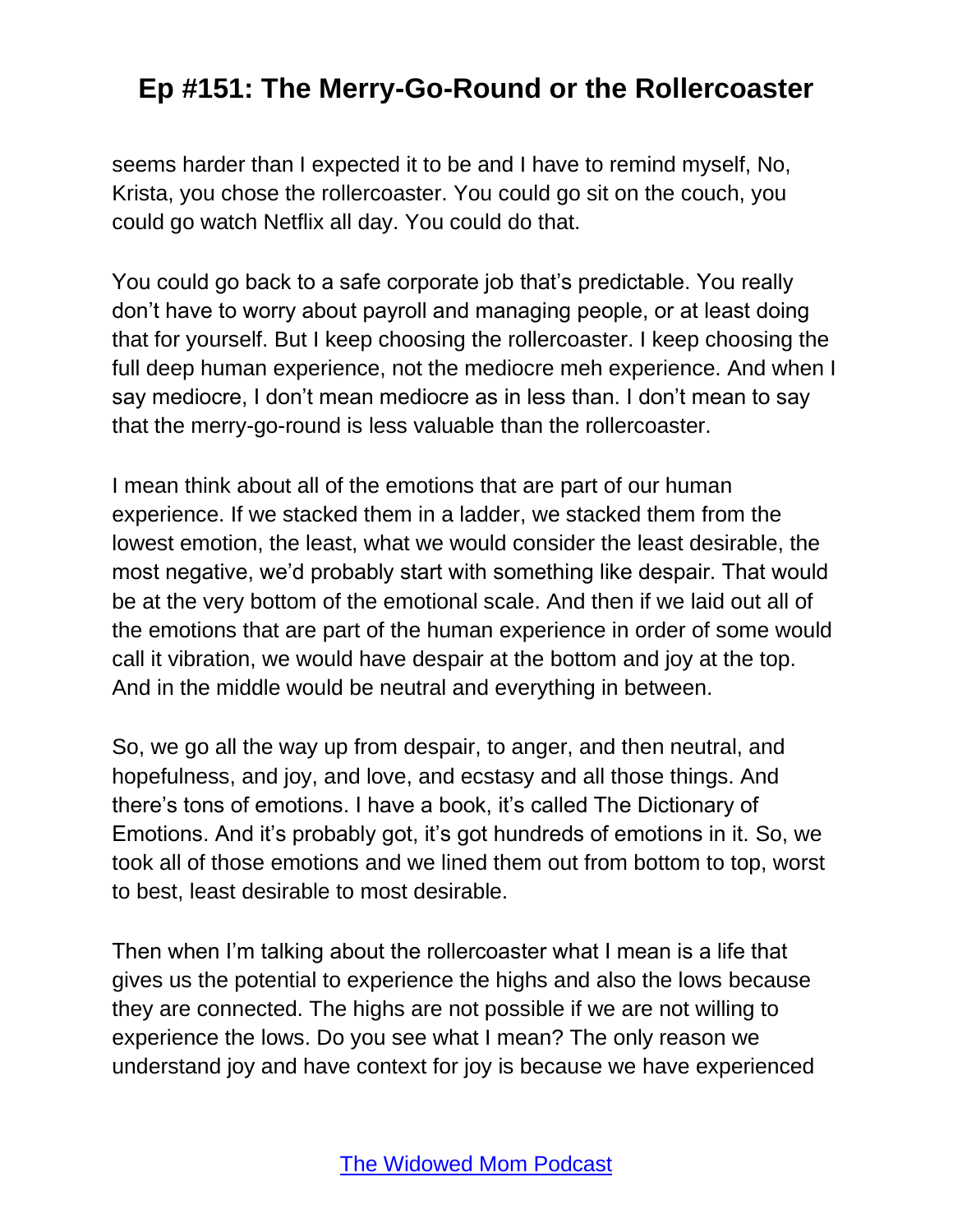despair. We would not know happiness without sadness. We just wouldn't have a frame of reference.

If happiness were the only thing we ever experienced, if there weren't any contrast, happiness would start to lose its value. It wouldn't feel as good as it feels. It feels good because we know what the opposite of it feels like. So, when I say a rollercoaster life what I mean is all the emotions, all of it. And so, when I say mediocre, what I mean is what I also sometimes call the stagnation zone which is that band in the middle where it's not great but it's not awful. It's just meh, mediocre, blah, neutral, kind of numb, robotic, hollow. It's not terrible. It's not amazing.

That's what I'm talking about. And we can get stuck there and end up on the merry-go-round on accident in a few ways. So, one of the ways I see us getting stuck is with behavior patterns that I often call overing, so overeating, overdrinking, over-shopping, over-scrolling, overthinking, over anything. Anything to excess where because we're doing that behavior we get to escape negative emotion is an overing behavior.

There's a couple of episodes of the podcast I did if this is interesting to you, called Why are we Numb and How to Stop. I did a part one and a part two. You might go check those out. What are the behaviors that we use to get away from negative emotion? And a lot of us get stuck in these patterns. And we come by it honestly. We come by it honestly because we weren't taught how to deal with negative emotion. We have a primitive brain that's designed to avoid negative emotion. I've talked about this on the podcast before.

So, it makes sense why we do this, why we fall into overing behaviors, why we use them to escape our negative emotion. And those aren't good or bad, or right or wrong either in my opinion. But what they do create is not only do they limit our negative emotion, they limit our positive emotion too. If we're not willing to feel negative emotion we can never break out of those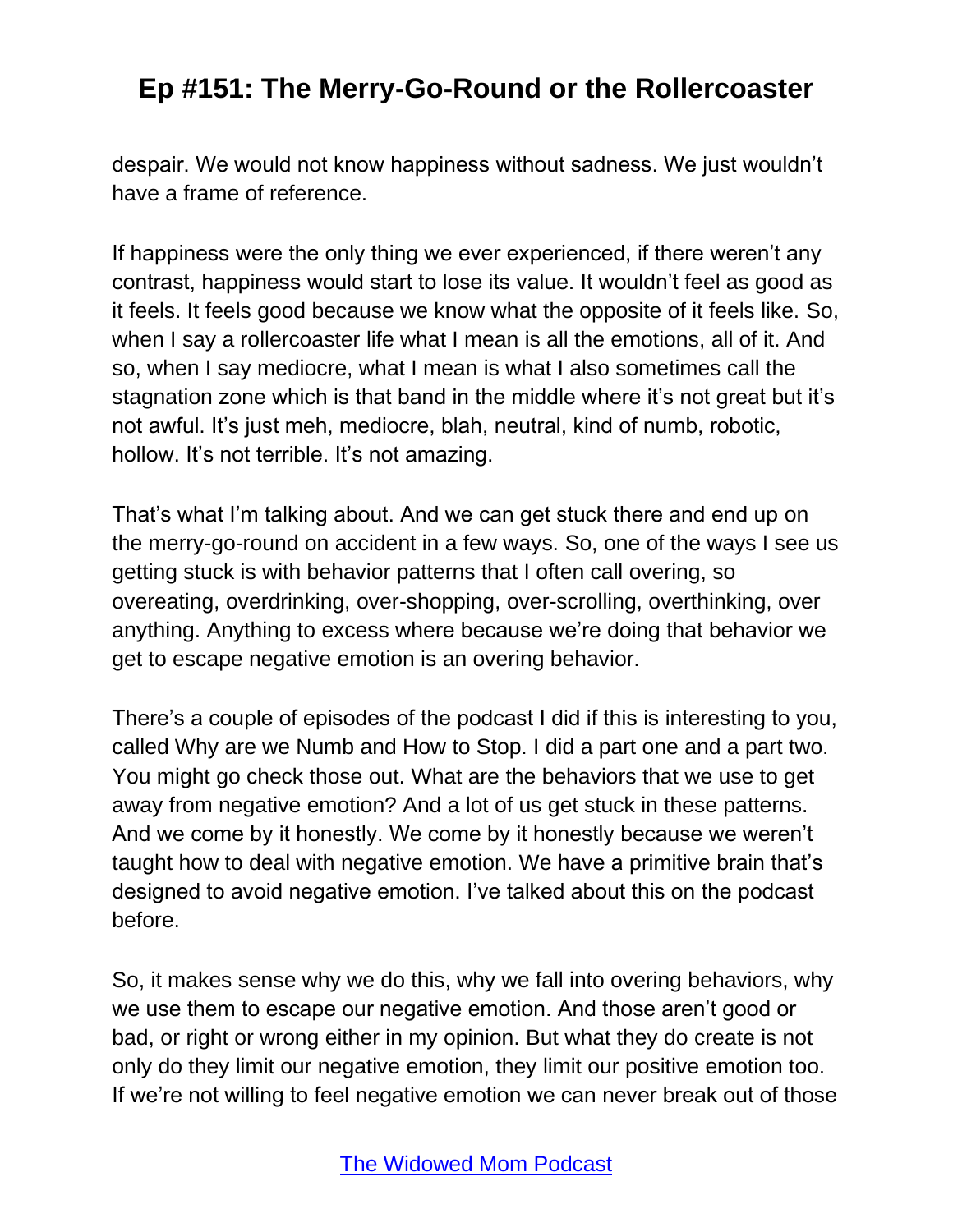patterns. If we're not willing to feel negative emotion we can never grow, and expand, and do things that are currently scary.

If I wasn't completely willing to feel fear I would have never been able to leave that comfy job and create a business. That was the price of admission for me was being willing to feel negative emotion so that I could feel the positive emotion and creating what I wanted and living into a dream that I had. But overing will prevent us from that. Overing will keep us stuck on the merry-go-round which is fine unless you want the rollercoaster.

We also stay stuck on the merry-go-round when we choose the safe option instead of the scary option that we really want. For me this was becoming a coach and starting my own business. Any time that we aren't disrupting the status quo, when the status quo is really what we want is a sign that we're stuck on the merry-go-round. Think about the repeating patterns that you have and maybe you think you've always had them, but you aren't changing them.

What is it in your life that you just keep doing and you don't want to do it anymore? Maybe it's a habit that you have that you just can't seem to quit but you really don't want it anymore. Maybe there's a way that you identify yourself and it feels heavy, and old, and outdated. But you don't know how to break free from it. What is that for you? Do you keep telling yourself that you're a procrastinator, or that you're bad with money, or that you're disorganized, or maybe messy? Maybe you keep telling yourself you're a hot mess. Do those things sound familiar? What is that pattern for you?

Maybe you've had that pattern for so long that you just see it as the truth of who you are instead of seeing it for what it really is which is just an optional label that you've given yourself that you just keep perpetuating. You didn't come out of the womb as a procrastinator. You didn't come out of the womb as someone who's bad at money, or disorganized, or messy. But somewhere along the way you started thinking of yourself like that. Now it's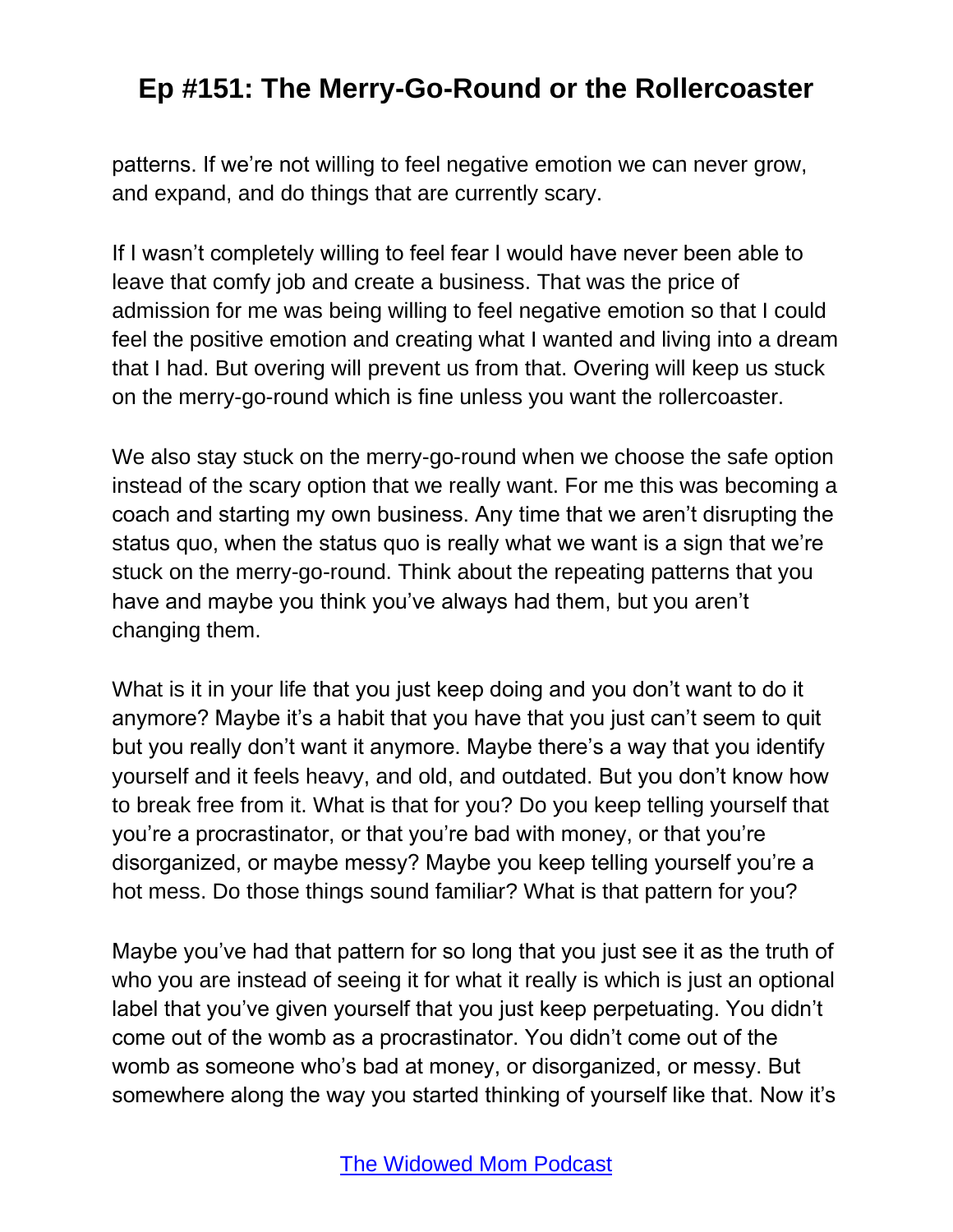just part of your identity and you don't see it as optional. So, you just keep repeating it.

You keep repeating the same old pattern and proving your belief about yourself true. Does that sound familiar? It's not what you want but it's familiar. It's comfortable. It's the devil you know. And it's keeping you on the merry-go-round. I know this because I've been there. I've done this. You're not alone. Whenever we're not telling ourselves the truth about what we want in life we're on the merry-go-round. Which, by the way, telling yourself the truth about what you want can be absolutely terrifying.

It's so much easier to just pretend you don't want something because if you don't want something, if you don't allow yourself to truly want it then you can't fail. That's safe. Not wanting what we really want keeps us safe on the merry-go-round. But telling ourselves the truth about what we really want, it opens up what's possible for us. It opens us up to our truth and very scary but it's part of being on the rollercoaster. Or maybe you aren't being honest, fully honest about who you are, about what you think, about how you see the world.

Whenever we're people pleasing and trying to get the approval of others, trying to make ourselves more palatable, not leaning into who we really are, not showing up in the world as our authentic selves that's when we're on the merry-go-round. I watched one of my former certification students, so for a couple of years I taught coach certification for The Life Coach School. And one of the students that I had, I won't tell you all of his details but from the very beginning, almost from the first class that I had with him I was kind of blown away by his charisma, and his wit, and his natural coaching ability.

I could just see him creating an amazing mark on the world with coaching. And so, I've been following him from a distance. And what I have noticed and he teaches this from his own experience. But what I have noticed is that when he was not being honest about who he was, he wasn't really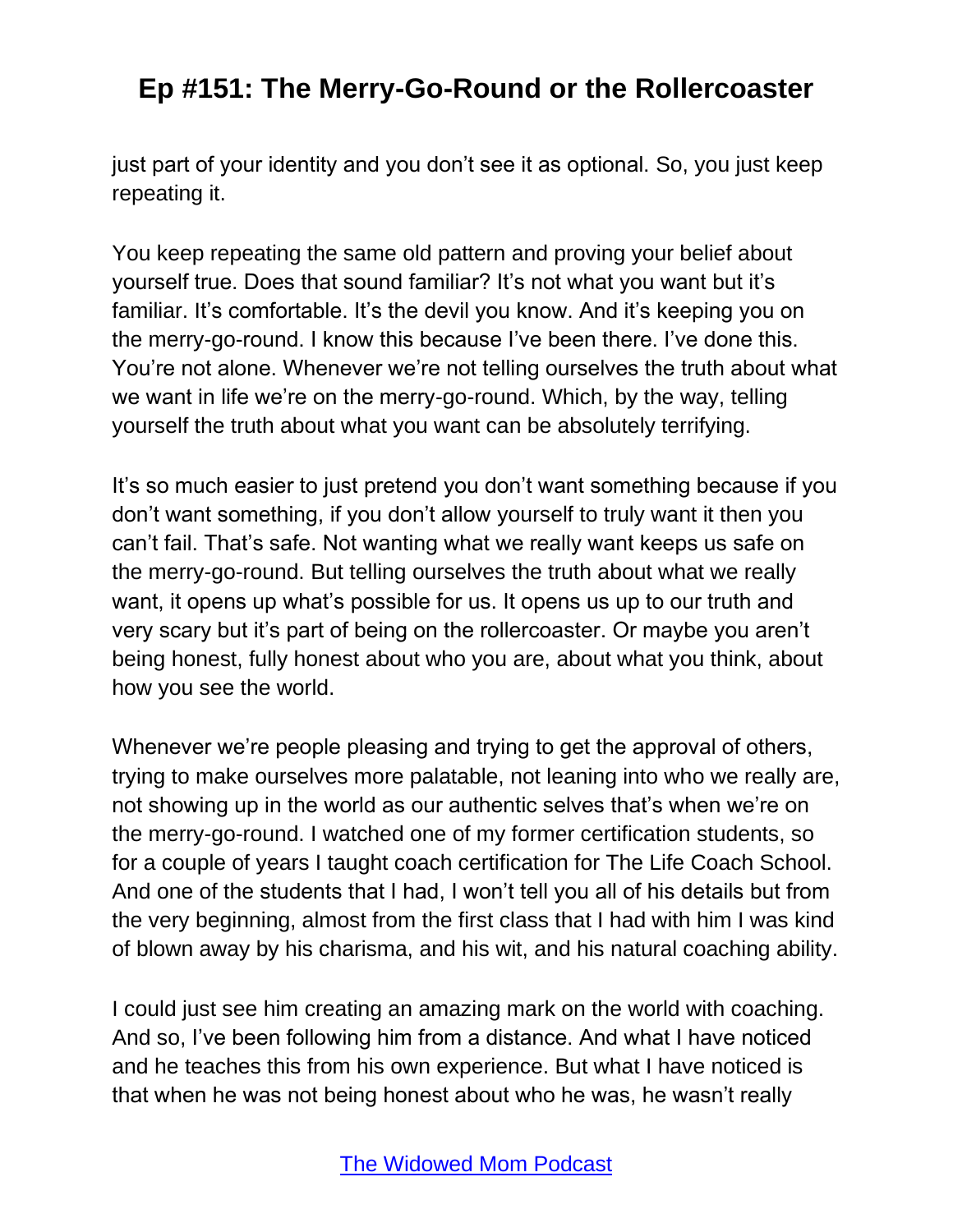being dishonest. He was just kind of fitting himself into a mold that he thought other people wanted to see him in. And it wasn't dishonest. He just wasn't fully leaning into who he really was. So, he's a gay man.

And he had kind of branded himself as this wholesome, boy next door, approachable, cutesy, sweet, it felt very bland. He definitely wasn't putting himself out there as in any way opinionated, or potentially alienating. He was just kind of blending in. And then at a certain point he realized what he was doing. He realized he wasn't showing up as himself. He wasn't leaning into who he really was. And that's why he was having this ho-hum experience. That's why he was blending into the background.

That's why people weren't really even noticing him, or maybe he was attracting people that really weren't the kind of people that he wanted to do business with. They weren't the kind of clients he wanted. And at a certain point he flipped that switch. And I'm going to tell you, that man is showing up in the world as himself. He is daring. He is on fire. He is out there in terms of his fashion sense and his magnetism. He is just electric. And as a result of that his business has exploded.

And he is attracting all sorts of people, his dream clients, the people he wants to do business with, the people who see the world the way he sees it are messaging him. He doesn't even have to go out and find them because he's showing up in the world as his authentic self. Just by the very nature of how he is showing up, he has created the rollercoaster experience of being in business for himself instead of the merry-go-round. So, if you want more of your people in your life you have to show up as more of you. Does that make sense?

If it seems like you're surrounded by the wrong people but yet wherever you are, you're not really being honest about who you are, and what you think, and how you see the world. Then how would you ever attract the people that you love spending time with? Of course, you're going to have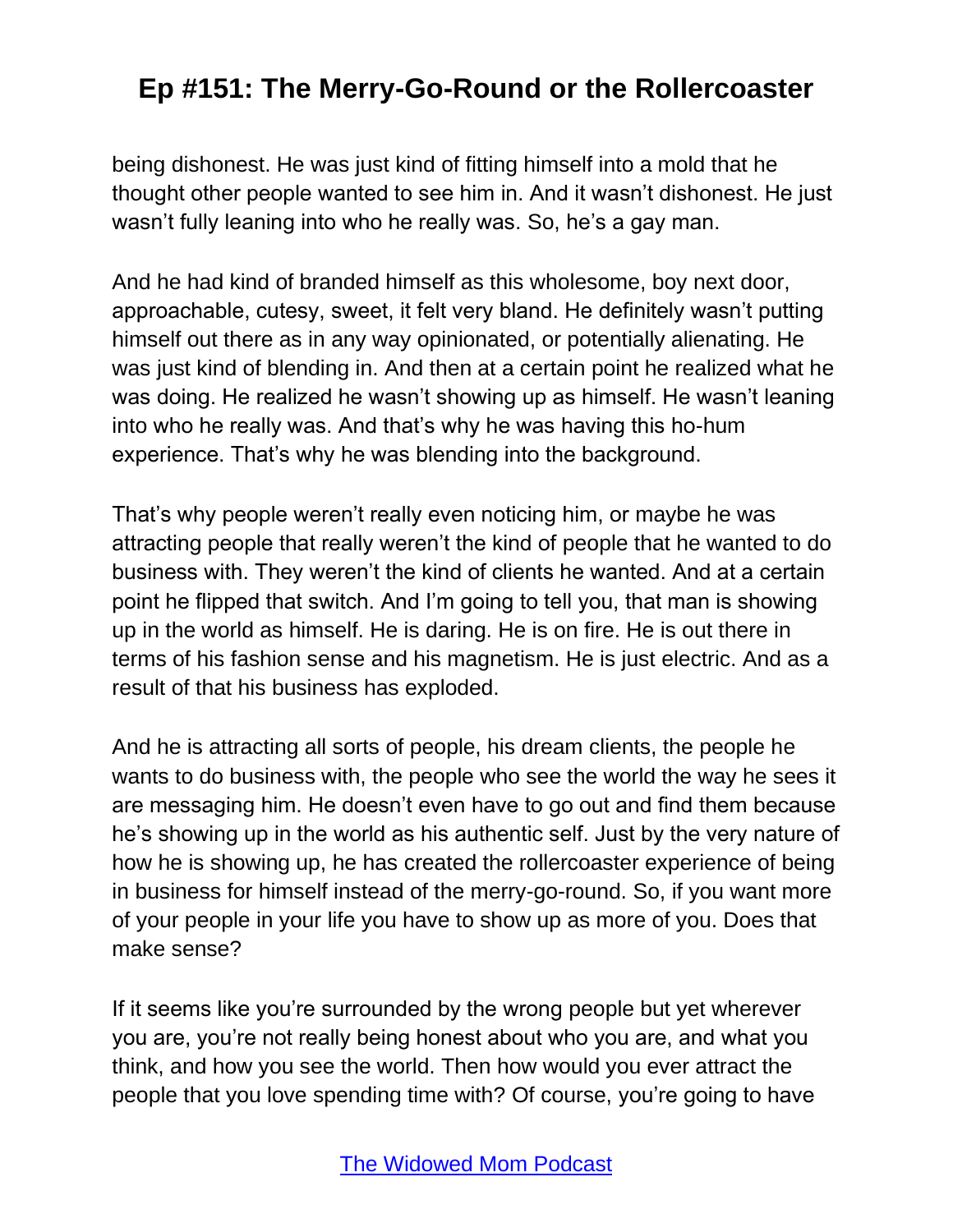merry-go-round friendships, merry-go-round relationships, blah, meh. Which is okay if that's what you want but if it's not what you want you've got to be honest about who you are, and what you think, and how you see the world.

You have to stop trying to people please to get the approval of others. You have to stop trying to make yourself more palatable. You have to start leaning into who you really authentically are at your core so that other people can see you. That's the difference between being accepted and belonging.

Okay, ultimately what I want you to take from this episode is that you have a choice to make. You can choose the merry-go-round and for a long time I did, it was what I wanted, I felt relieved to not have to deal with the rollercoaster. So, it's not about right or wrong, it's not about good or bad, what it really is about is living with intention, choosing on purpose. But please don't let yourself stay on the merry-go-round because you don't believe more is possible. Please don't resign yourself to a life that is less than what you want because you don't believe that more is possible.

Please don't resign yourself to a life that's less than what you want and call it your new normal. Please don't do that to yourself because more really is possible, whatever you want to do with your life. It's your life. You can go do that with your life. And for each of us there are many, many welltravelled neuropathways in our brain, many, many automated ways of thinking, things that we have been thinking about ourselves in our lives for so long that it's hard to even imagine that they're thoughts.

It's hard to even see them as things we could change because we have brains that just like to be efficient. So, if your brain is telling you that you're not the type of person that is capable of extraordinary things, if you're just not the kind of person who can do whatever it is you feel called to do, don't believe it. It only becomes true when you decide to believe it. So, you get to